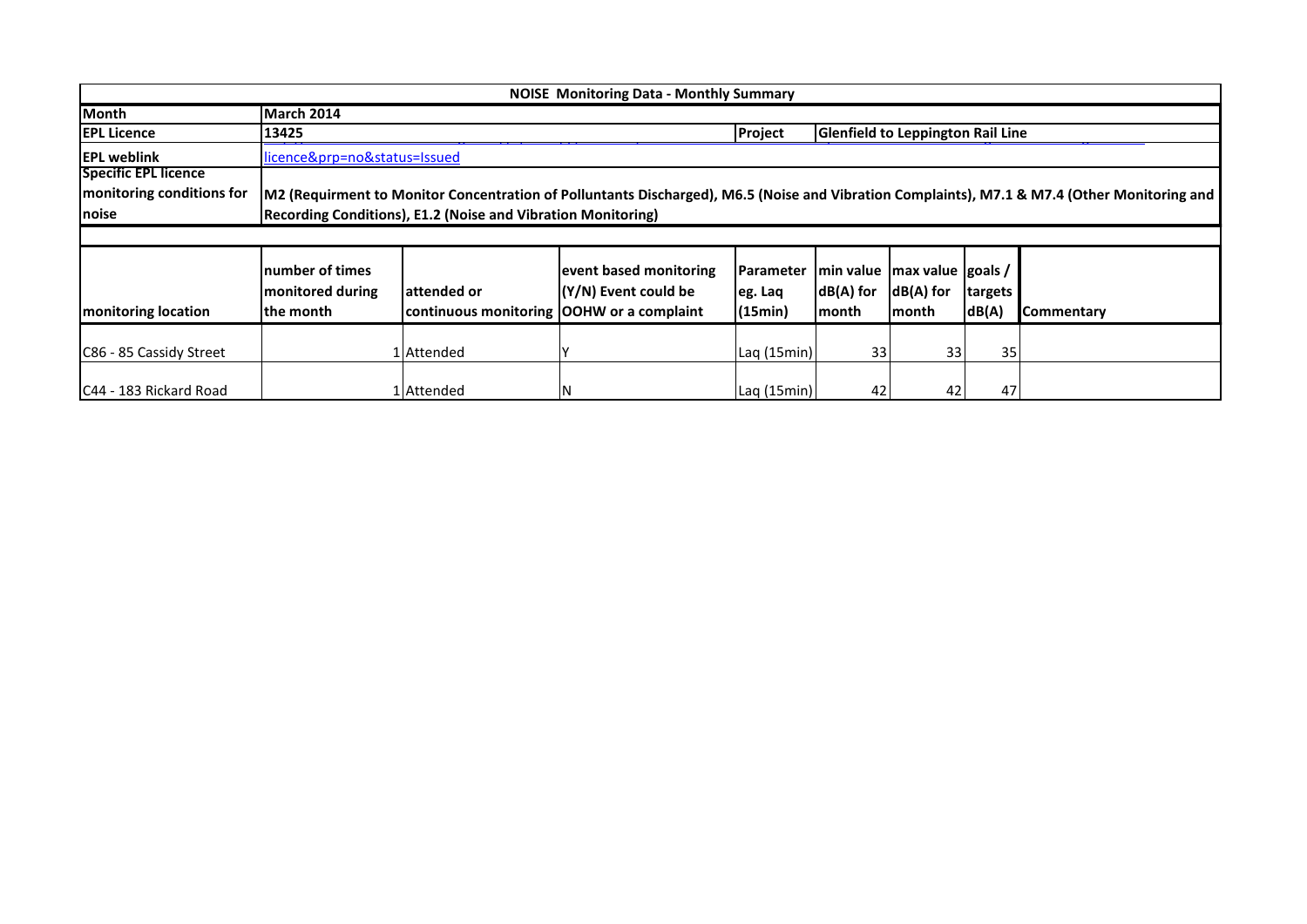|                                                                    |                            |                                                                                                                                                                                                              |               | <b>WATER Monitoring Data - Monthly Summary</b> |                                               |                                          |                                             |            |
|--------------------------------------------------------------------|----------------------------|--------------------------------------------------------------------------------------------------------------------------------------------------------------------------------------------------------------|---------------|------------------------------------------------|-----------------------------------------------|------------------------------------------|---------------------------------------------|------------|
| <b>I</b> Month                                                     | March 2014                 |                                                                                                                                                                                                              |               |                                                |                                               |                                          |                                             |            |
| <b>IEPL Licence</b>                                                | 13425                      |                                                                                                                                                                                                              |               | Project                                        |                                               | <b>Glenfield to Leppington Rail Line</b> |                                             |            |
| <b>IEPL weblink</b>                                                |                            | http://www.environment.nsw.gov.au/prpoeoapp/Detail.aspx?instid=13425&id=13425&option=licence&searchrange=licence⦥=POEO                                                                                       |               |                                                |                                               |                                          |                                             |            |
| Specific EPL licence<br>monitoring conditions for<br><b>Iwater</b> |                            | M2 (Requirment to Monitor Concentration of Polluntants Discharged), M6.5 (Noise and Vibration Complaints), M7.1 & M7.4 (Other<br>Monitoring and Recording Conditions), E1.2 (Noise and Vibration Monitoring) |               |                                                |                                               |                                          |                                             |            |
| <b>monitoring location</b>                                         | Imonitored<br>during month | number of times event based monitoring<br>$(N/N)$ eg. Basin<br>discharge, rainfall event.   TSS, pH, Fe, etc (mg/L, NTU, pH)                                                                                 | Parameter eg. | lunits of<br><b>Imeasurement</b>               | <b>Iminimum</b><br><b>value</b> for<br>lmonth | Imaximum<br><b>Ivalue</b> for<br>Imonth  | lallowable<br>minimum limit   maximum limit | lallowable |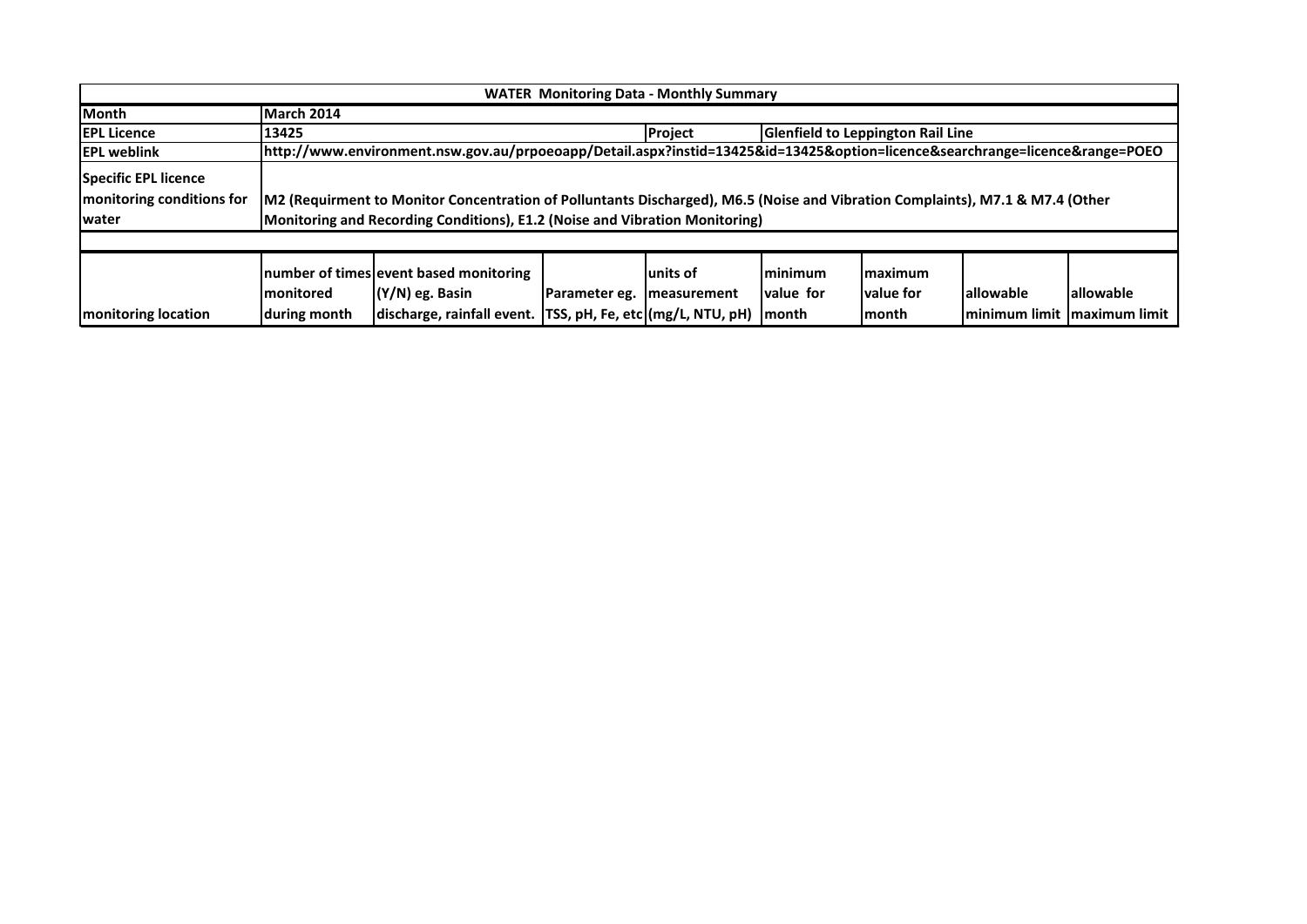|                                                                                                                                                                        |                                                                     |                                                                                                                               |                 | <b>VIBRATION Monitoring Data - Monthly Summary</b>                           |               |                   |                        |           |                     |
|------------------------------------------------------------------------------------------------------------------------------------------------------------------------|---------------------------------------------------------------------|-------------------------------------------------------------------------------------------------------------------------------|-----------------|------------------------------------------------------------------------------|---------------|-------------------|------------------------|-----------|---------------------|
| <b>Month</b>                                                                                                                                                           | March 2014                                                          |                                                                                                                               |                 |                                                                              |               |                   |                        |           |                     |
| <b>EPL Licence</b>                                                                                                                                                     | <b>Glenfield to Leppington Rail Line</b><br>13425<br><b>Project</b> |                                                                                                                               |                 |                                                                              |               |                   |                        |           |                     |
| <b>IEPL weblink</b>                                                                                                                                                    |                                                                     | http://www.environment.nsw.gov.au/prpoeoapp/Detail.aspx?instid=13425&id=13425&option=licence&searchrange=licence⦥=PO          |                 |                                                                              |               |                   |                        |           |                     |
| <b>Specific EPL licence</b>                                                                                                                                            |                                                                     |                                                                                                                               |                 |                                                                              |               |                   |                        |           |                     |
| monitoring conditions for                                                                                                                                              |                                                                     | M2 (Requirment to Monitor Concentration of Polluntants Discharged), M6.5 (Noise and Vibration Complaints), M7.1 & M7.4 (Other |                 |                                                                              |               |                   |                        |           |                     |
| <b>I</b> vibration                                                                                                                                                     |                                                                     | Monitoring and Recording Conditions), E1.2 (Noise and Vibration Monitoring)                                                   |                 |                                                                              |               |                   |                        |           |                     |
| *Percentile (in relation to a concentration limit of a sample): Means that percentage (e.g. 50%) of the number of samples taken that must meet the concentration limit |                                                                     |                                                                                                                               |                 |                                                                              |               |                   |                        |           |                     |
|                                                                                                                                                                        |                                                                     |                                                                                                                               |                 | specified in the licence for that pollutant over a specified period of time. |               |                   |                        |           |                     |
|                                                                                                                                                                        |                                                                     |                                                                                                                               | Parameter eg.   |                                                                              |               |                   |                        |           |                     |
|                                                                                                                                                                        | Inumber of                                                          |                                                                                                                               | Peak particle   |                                                                              |               |                   |                        |           | percentile          |
|                                                                                                                                                                        | ltimes                                                              | levent based                                                                                                                  | velocity PPV,   | lunits of                                                                    | Iminimum      | Imaximum          | allowable   Percentile |           | reporting period    |
|                                                                                                                                                                        | Imonitored                                                          | monitoring (Y/N)                                                                                                              | <b>Airblast</b> | <b>Imeasurement</b>                                                          | Ivalue for    | <b>Ivalue for</b> | maximum limit* (eg.    |           | $(1$ year, 1 month, |
| <b>Imonitoring location</b>                                                                                                                                            | during month                                                        | leg. Blast, Piling etc   overpressure                                                                                         |                 | (mm/s, dBL)                                                                  | <b>Imonth</b> | lmonth            | <b>Ilimit</b>          | 90th%ile) | etc)                |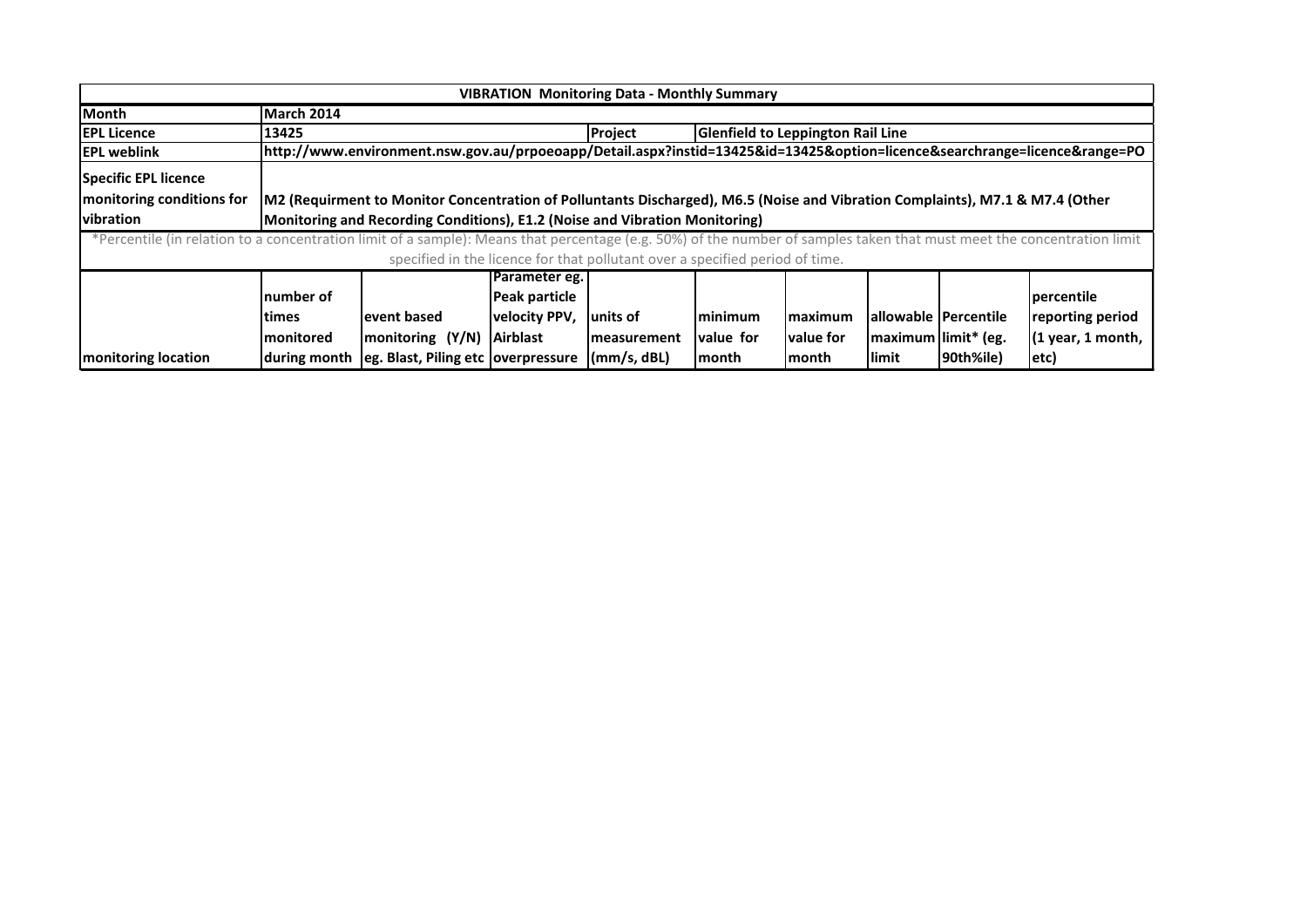|                     |                                                                                                                        |                                        |                                                                    |                                                                                                               | <b>CORRECTION LOG</b>          |                                                 |                    |                                 |                   |                |  |
|---------------------|------------------------------------------------------------------------------------------------------------------------|----------------------------------------|--------------------------------------------------------------------|---------------------------------------------------------------------------------------------------------------|--------------------------------|-------------------------------------------------|--------------------|---------------------------------|-------------------|----------------|--|
| <b>EPL Licence</b>  | 13425<br><b>Glenfield to Leppington Rail Line</b><br>Project                                                           |                                        |                                                                    |                                                                                                               |                                |                                                 |                    |                                 |                   |                |  |
| <b>IEPL weblink</b> | http://www.environment.nsw.gov.au/prpoeoapp/Detail.aspx?instid=13425&id=13425&option=licence&searchrange=licence⦥=POEO |                                        |                                                                    |                                                                                                               |                                |                                                 |                    |                                 |                   |                |  |
|                     |                                                                                                                        |                                        |                                                                    |                                                                                                               |                                |                                                 |                    |                                 |                   |                |  |
| sample date         | sample time                                                                                                            | <b>Imonitoring</b><br><b>Ilocation</b> | type of<br><b>Imonitoring</b><br>(Noise, Water,<br>Air, Vibration) | levent based<br><b>monitoring</b><br>(Y/N) eg. Blast, TSS, Airblast<br>lwater<br>discharge, etc   LAEq(15min) | Parameter eg.<br>overpressure, | units of<br>Imeasurement<br>(mg/L, dBL,<br>dBA) | original<br>result | corrected date<br><b>result</b> | <b>Icorrected</b> | <b>reasons</b> |  |
|                     | 12:00:00 AM                                                                                                            |                                        |                                                                    |                                                                                                               |                                |                                                 |                    |                                 |                   |                |  |
|                     | 12:00:00 AM                                                                                                            |                                        |                                                                    |                                                                                                               |                                |                                                 |                    |                                 |                   |                |  |
|                     | 12:00:00 AM                                                                                                            |                                        |                                                                    |                                                                                                               |                                |                                                 |                    |                                 |                   |                |  |
|                     | 12:00:00 AM                                                                                                            |                                        |                                                                    |                                                                                                               |                                |                                                 |                    |                                 |                   |                |  |